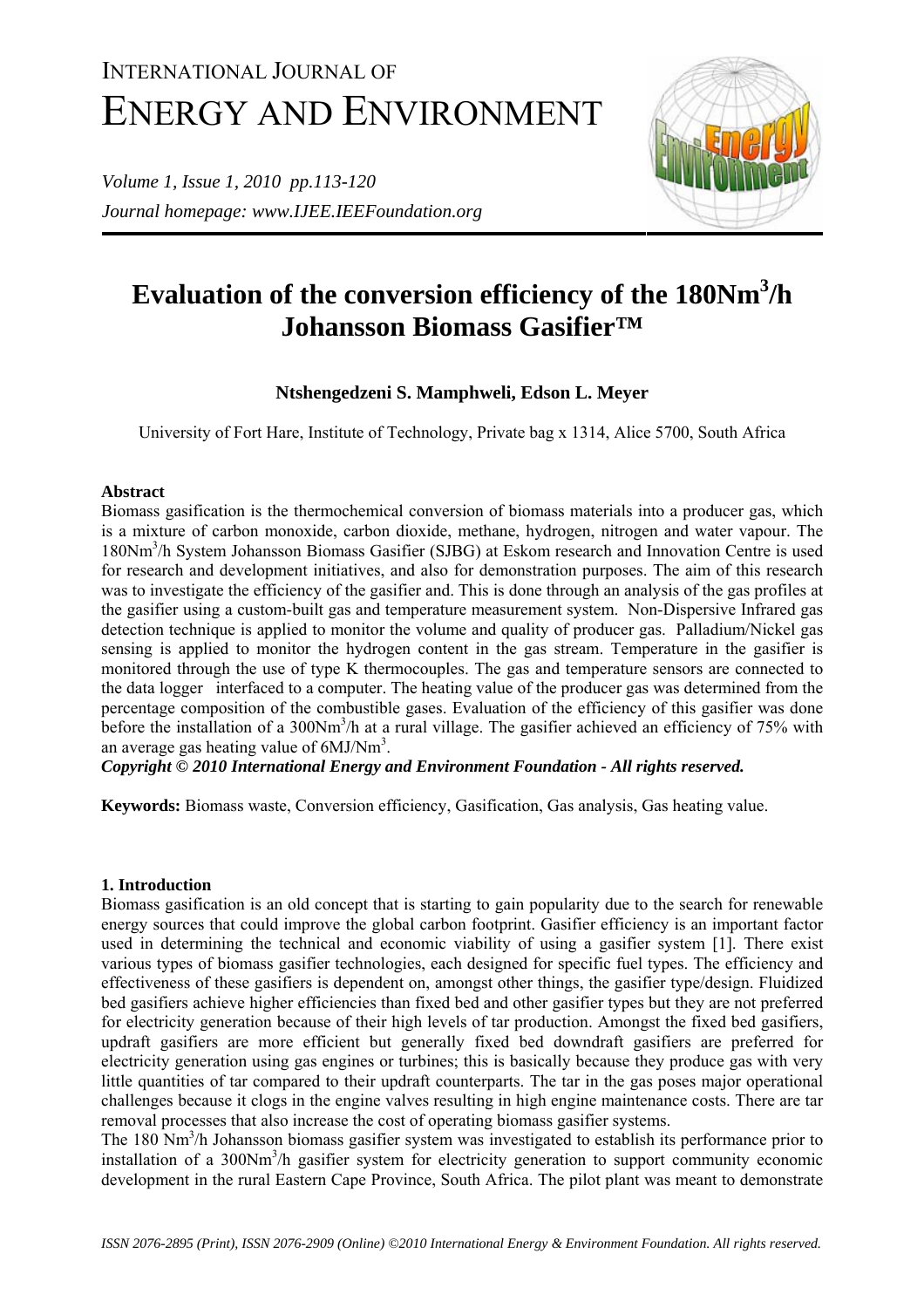the use of renewable energy sources to improve the socio-economic status of rural communities, which constitute the majority of people living in South Africa. The project was also meant to contribute towards the 10000GW renewable energy contribution to final energy target set by the South African government. South Africa is endowed with large quantities of biomass waste resulting from industrial processes such as saw mills, pulp and paper industries as well as the sugar industries. Most of these industries are situated in rural areas with people who either cannot afford the energy services or are not connected to the electricity grid. Biomass gasification could therefore be used to provide such communities with low cost electricity for domestic and/or small business enterprises.

#### **2. Description of the system Johansson Biomass Gasifier**

The System Johansson Biomass Gasifier (SJBG) is based on the German Imbert downdraft gasifier. K. G. Johansson (South African) modified the Imbert gasifier into a tar free gasifier. He developed an internal air pre-heater system making it possible to attain sufficient high temperature (1500°C) and long enough residence time for tar cracking. Figure 1 shows the schematic diagram of the SJBG. The SJBG consists of the gas producer, purification unit and the generator. The gas producer is an 180Nm<sup>3</sup>/h gas production unit. The purification unit consists of the cyclone, the gas scrubber/cooler with cooling pond, the particle interference filter and the engine safety filter. The gas is used to run a gas engine that drive generators for electricity generation. The gas is produced in the gas producer and channeled through the purification unit that removes the fine carbon particles before it is used to fuel the gas engine. This research focuses on the conversion efficiency of the gasifier without looking at the downstream processes and associated components.



Figure 1. Schematic diagram of the system Johansson Biomass Gasifier

Figure 2 shows the photo of the  $180Nm<sup>3</sup>/h$  gasifier. When the fuel is introduced into the gasifier, it first passes through the fuel hopper/drying zone where it is dried at temperatures above 100°C; it then goes into the carbonization zone where it is converted to charcoal at temperatures above 500°C giving gas as a by product. The fuel then gets combusted in the oxidation zone with air supply from the surrounding environment. The temperature in this zone reaches a maximum of 1500°C converting the tar into useful gases. This is because the ambient air is pre-heated to about 500°C through the internal air pre-heater system raising the temperature inside the reactor. Reduction reactions take place below the combustion zone resulting in a number of useful gases.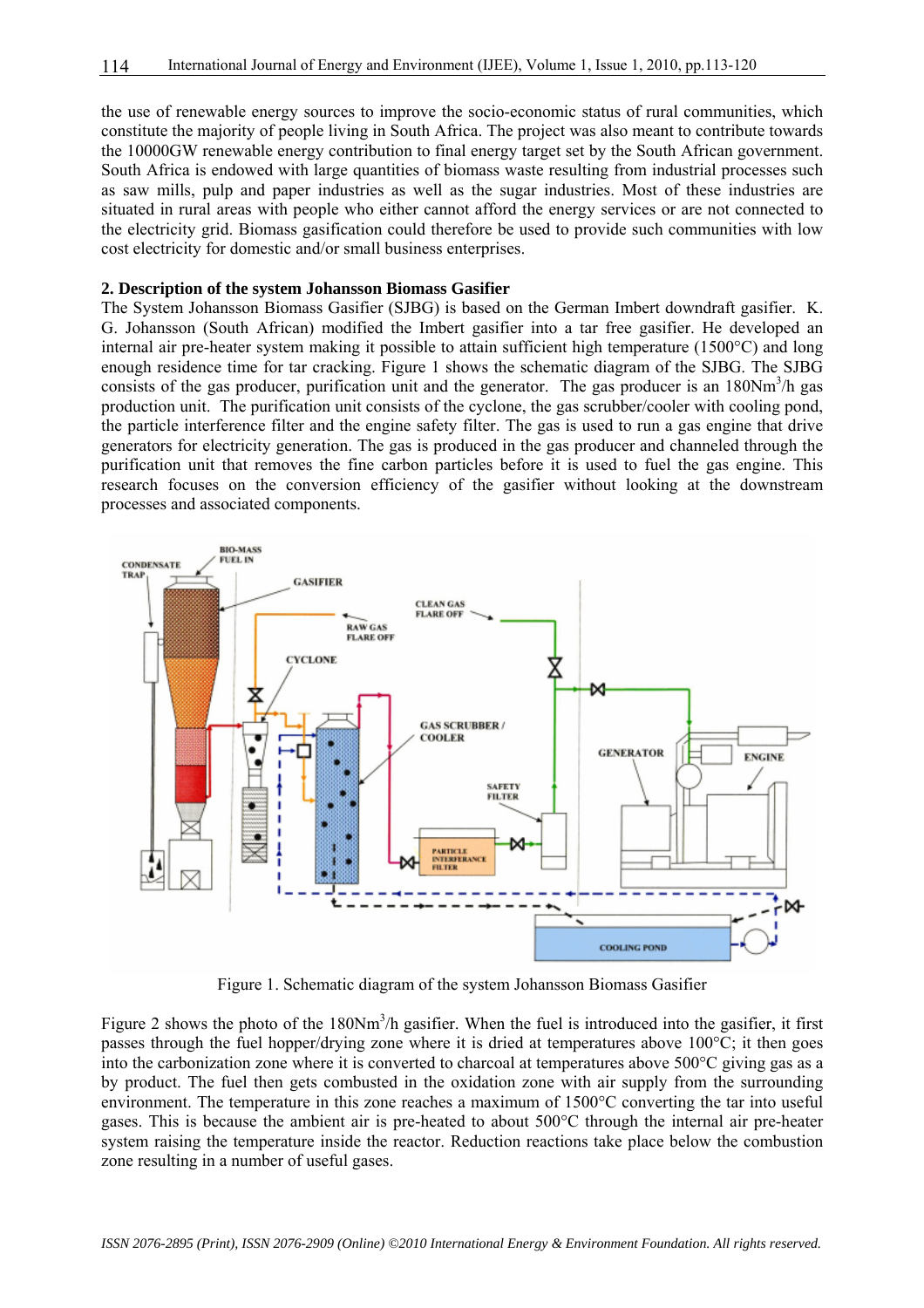

Figure 2. Photo showing the gasifier

The process taking place in the gasifier is as follows:

Combustion occurs in the oxidation zone. Introduced air in the oxidation zone contains (besides oxygen and water vapours) inert gases such as nitrogen and argon. These inert gases are considered to be nonreactive with fuel constituents. Oxidation takes place at temperature between 700-2000°C. Heterogeneous reactions take place between oxygen in the air and solid carbonized fuel (Charcoal), producing carbon monoxide. Hydrogen in the fuel reacts with oxygen in the air, producing steam. Combustion is described by the following chemical formulae:

| $C + O2 = CO2 + 401.9 kJ/mol$                                                               |  |
|---------------------------------------------------------------------------------------------|--|
| $H_2+V_2O_2 = H_2O+241.1$ kJ/mol                                                            |  |
| The gas forming reactions that take place in the reduction zone of the gas free as follows: |  |

Boudouard reaction

| $CO2+C+164.9 kJ/mol = 2CO$                        | (3) |
|---------------------------------------------------|-----|
| Water-gas reaction                                |     |
| $C + H2O + 122.6 kJ/mol = CO + H2$                | (4) |
| Water shift reaction                              |     |
| $C+H_2+42.3kJ/mol = CO + H_2O$                    | (5) |
| Methane production reaction                       |     |
| $C + 2H_2$ $\rightleftharpoons$ $CH_4 + 75kJ/mol$ | (6) |
| $C+3H_2 = CH_4 + H_2O+205.9kJ/mol$                | (7) |

Reduction reactions, Eqs (3) and (4) are the main reactions taking place in the reduction zone and they are endothermic, this results in temperature decreasing during these reactions [2-4].

*ISSN 2076-2895 (Print), ISSN 2076-2909 (Online) ©2010 International Energy & Environment Foundation. All rights reserved.*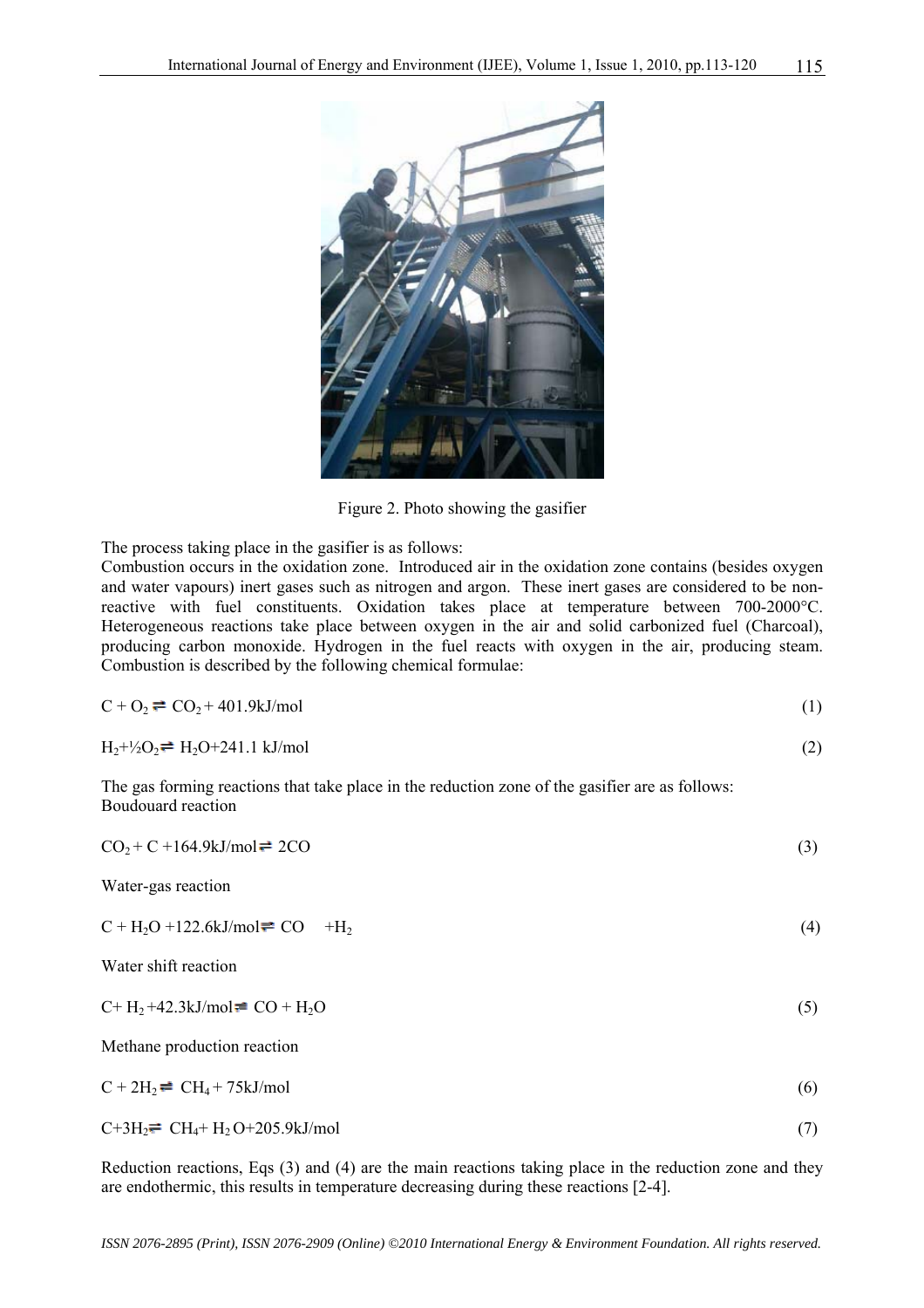#### **3. Research methodology**

The method employed involved simulation of the gasifier operating performance using a command based downdraft biomass gasifier modeling program developed by T.H. Jayah [5]. A custom built Gas and Temperature Monitoring System (GTMS) [6] was used to establish the gas volumes and temperature inside the gasifier. The GTMS employs Non Dispersive Infrared (NDIR) gas sensors for measurement of CO, CO<sub>2</sub> and CH<sub>4</sub>; it employs the use of Palladium/Nickel (Pd/Ni) sensor for measurement of hydrogen content. Temperature is measured through the use of type K thermocouples. The NDIR and Pd/Ni sensors were selected due to their selective sensitivity to the particular gas species without cross sensitivity. In this case NDIR sensors with gas correlation filter were used to avoid cross sensitivity amongst hydrocarbons. The gas heating value and gasifier conversion efficiency were then calculated from the percentage composition of combustible gases [7]. The following equation was used to calculate the gas heating value:

$$
CV = \frac{(H_{2Vol} \times CV_{H_2}) + (CO_{Vol} \times CV_{CO}) + (CH_{4Vol} \times CV_{CH_4})}{100\%}
$$
\n(8)

where CV is the gas calorific value/heating value (MJ/Nm<sup>3</sup>),  $H_{2vol}$  is the volume concentration of hydrogen gas (%),  $CV_{H_2}$  is the calorific value of hydrogen as reflected in the standard gas table (MJ/Nm<sup>3</sup>),  $CO_{vol}$  is the volume concentration of carbon monoxide (%),  $CV_{CO}$  is the calorific value of carbon monoxide gas as reflected in the standard gas table  $(MJ/Nm<sup>3</sup>)$ ,  $CH_{4vol}$  is the volume concentration of methane gas (%) and  $CV_{CH_4}$  is the calorific value of methane gas as reflected in the standard gas table  $(MJ/Nm<sup>3</sup>)$ .

The following equation was used to determine the conversion efficiency of the gasifier:

$$
\eta = \frac{H_s \times 2Nm^3 / h}{H_w} \times 100\%
$$
\n(9)

where  $\eta$  is the cold gas efficiency,  $H_{g}$  is the gas heating value and  $H_{w}$  is the average calorific value of wood. The 2Nm<sup>3</sup>/h is the gas flow rate from the gasifier.

#### **4. Results and discussions**

#### *4.1 Simulated results*

Figure 3 shows the gas compositions obtained through simulations. The average gas compositions were found to be 25% CO, 26%  $H_2$ , 8% CO<sub>2</sub>, 1.8% CH<sub>4</sub> and 37% N<sub>2</sub>. The quantity of Nitrogen is higher because the gasifier is air blown. Figure 4 shows the simulated gas heating value and gasifier efficiency calculated from the percentage contribution of combustible gases viz carbon monoxide, carbon dioxide and methane. The heating values of these gases were obtained from the standard gas table; they are 10.1MJ/Nm<sup>3</sup> for hydrogen, 12.64MJ/Nm<sup>3</sup> for carbon monoxide and 38MJ/Nm<sup>3</sup> for methane. Although methane has a higher heating value than carbon monoxide and hydrogen, its contribution to the producer gas heating value is outweighed by that of hydrogen and carbon monoxide because the latter gases are produced in larger quantities than methane.

The gasifier conversion efficiency was calculated using equation 9. A gas flow rate of  $2Nm<sup>3</sup>/h$  was assumed, which is the gas flow rate in the 180Nm<sup>3</sup>/h gasifier; and a wood heating value of 17.5MJ/kg was used because it is the average calorific value of the wood used during the experiment. It was established that the conversion efficiency of the gasifier is directly proportional to the gas heating value. This is clearly observed in Figure 4. This is basically because the conversion of energy is from a solid (wood) to a gaseous (producer gas) energy carrier. This represented the cold gas efficiency of the gasifier. An average efficiency of 75% was achieved from the simulation data, this efficiency is within the known cold gas efficiencies of biomass gasifier systems [8], which ranges between 65% and 75% with some gasifiers reaching as high as 90%. However the high conversion efficiencies are achieved by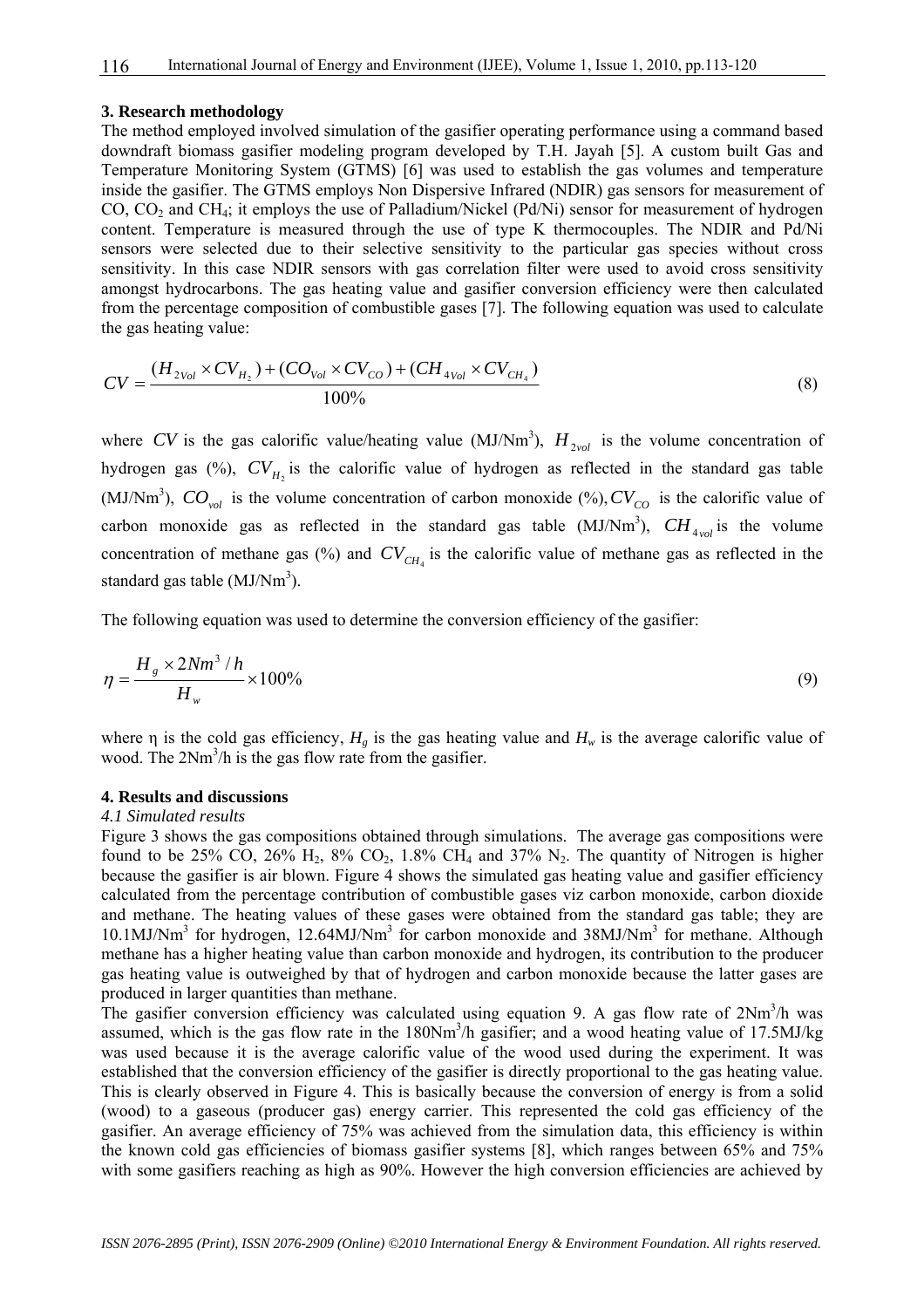other gasifier types that are not suitable for electricity generation using gas engines/turbines. This is because of their high levels of tar production.



Figure 3. Simulated gas compositions



Figure 4. Gas heating value and gasifier conversion efficiency calculated using the percentage composition of combustible gases

*ISSN 2076-2895 (Print), ISSN 2076-2909 (Online) ©2010 International Energy & Environment Foundation. All rights reserved.*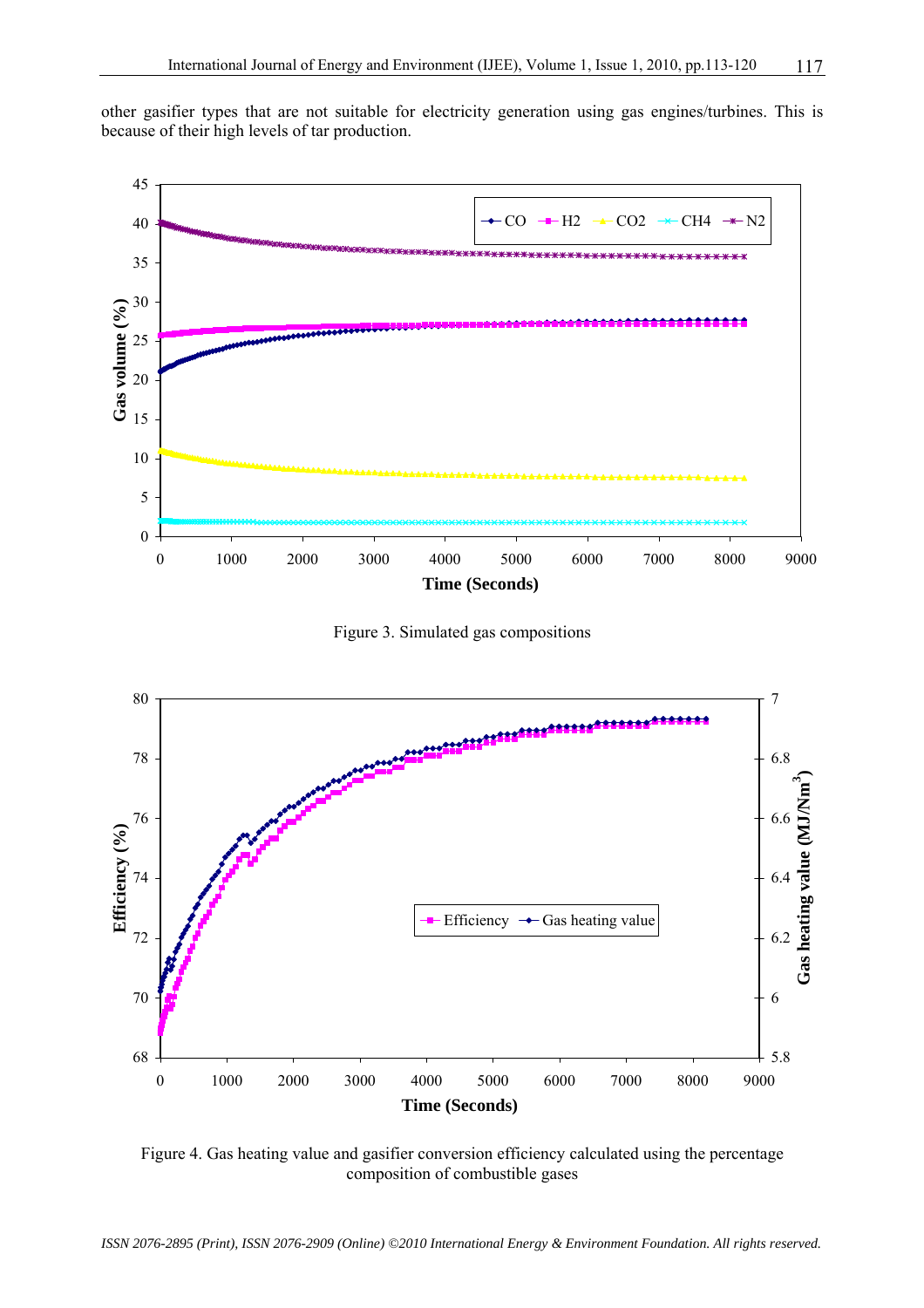#### *4.2 Measured results*

Figure 5 shows the major gas composition obtained using the gas and temperature measurement system. The measurements were taken when the gasifier operated for 20 minutes; at this time the gas production is already stable hence the data presented resembles uniform gas profiles. The uniformity of the gas profiles also implies that the gasifier operating conditions do not change drastically during operation, which is a good aspect. The variations in gas production represents inconsistent gasifier operating conditions, therefore the gasifier cannot be reliable. Variations are experienced with varying loads but they are not as drastic. The gas production follows the engine demand f the gasifier is coupled to an operating engine, however in this case the gasifier was not coupled to an engine but operated from the air blast.

An average of 30% hydrogen content was measured during experimentation, which was slightly higher than the simulated figure. The volume concentration of 25% was measured for carbon monoxide, which was not different from the simulation results. The volume of carbon dioxide was found to be an average of 15%, which was slightly higher than the simulation results, the average methane content was 1.4%, just 0.4% lower than the simulated results. The latter gas profiles did not have a huge impact on the conversion efficiency of the gasifier as evident in Figure 6.



Figure 5. The measured gas compositions

Figure 6 shows the gas heating value and the gasifier conversion efficiency, the average gas heating value was found to be  $6.64$ MJ/Nm<sup>3</sup>. This was  $0.4\%$  higher than the simulated heating value which was 6.60. This had a slight impact on the conversion efficiency as the latter is directly proportional to the gas heating value. The measured data suggested a conversion efficiency of 76% as shown in figure 6, while the simulated data suggested an efficiency of 75%, however both values still lie within the known cold gas efficiencies of biomass gasifiers as reported previously in this paper, and the 1% difference is insignificant.

The conversion efficiency of biomass gasifiers is dependent on gasifier operating conditions and fuel properties. The experimental gasifier operating conditions were used during simulation of the gasifier performance. The gasifier operates at atmospheric pressure (1bar); the maximum temperature recorded in the gasifier was 1500°C at the igniter sleeve after 20 minutes from start-up. The air temperature before pre-heating was 25°C, this gets preheated to around 500°C before entering the combustion zone to maintain the temperature at a maximum of 1500°C in the combustion zone to enable tar conversion. Higher gasification efficiencies are achieved at higher temperatures [9]. The air inlet temperature was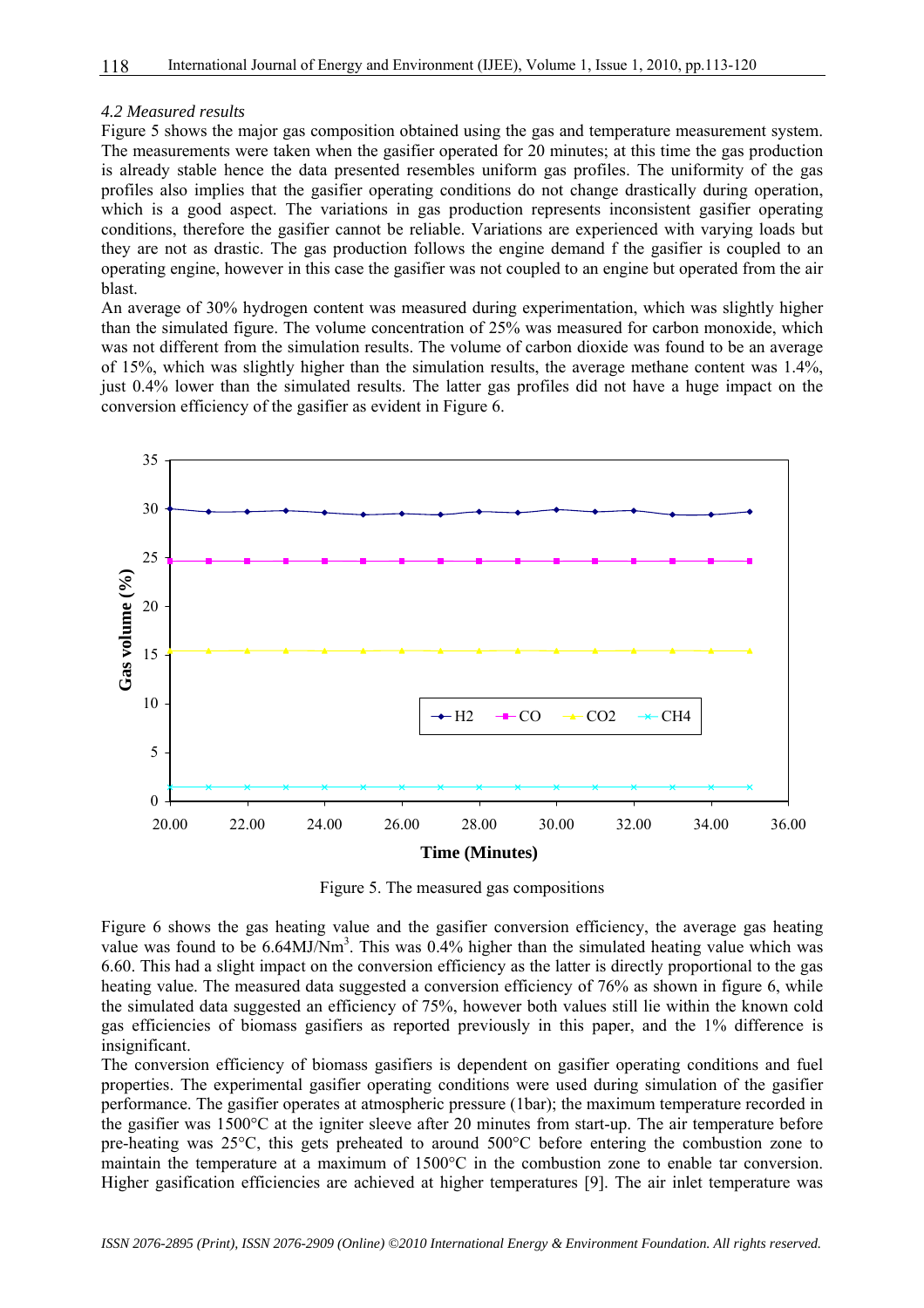kept at 500°C for simulation. The equivalence ratio of 0.26 was also assumed for simulations, which is the operating equivalence ratio for the Johansson biomass gasifier.

It has been established that maximum efficiency is achieved with an equivalence ratio of 0.26. As more air is supplied hydrogen and carbon monoxide gases yield reduces, this is because of the oxidation of the latter gases to water vapour and carbon dioxide respectively [10].The calorific value of gases decreases with an increase in equivalent ratio [11].



Figure 6. The gas heating value and gasifier conversion efficiency

# **5. Conclusion**

This paper sought to establish the conversion efficiency of the  $180Nm<sup>3</sup>/h$  Johansson Biomass Gasifier System installed as a research and development prototype by Eskom. The main aim of this work was to establish the conversion efficiency of the gasifier before installation of a 300Nm<sup>3</sup>/h gasifier system at a rural village for community economic empowerment. The conversion efficiency of biomass gasifiers is an important factor that determines the feasibility of using a biomass gasifier, hence the relevance of this work. The findings of this work assisted in decision making regarding the installation of the commercial plant, which has since been installed.

# **Acknowledgements**

The authors wish to acknowledge Eskom, the South African National Energy Research Institute, the National Research Foundation and Govan Mbeki Research and Development centre at the University of Fort Hare for financial support. The authors also wish to acknowledge Carbo Consult and Engineering for technical assistance during experimentation. The fort Hare Institute of Technology staff and students are also acknowledged for their encouragement, support and assistance during the execution of this work. The authors also wish to acknowledge T.H. Jayah, Lu Aye, R.J. Fullerand D.F. Stewart for provision of the downdraft gasifier simulation program.

#### **References**

- [1] Schapfer P. and Tobler J. Theoretical and practical investigations upon the driving of motor vehicles with wood gas, Bern, 1937
- [2] Quaak P., Knoef H and Stassen H. Energy from Biomass: A review of Combustion and Gasification Technologies. The World Bank, Washington DC, USA, 1999.